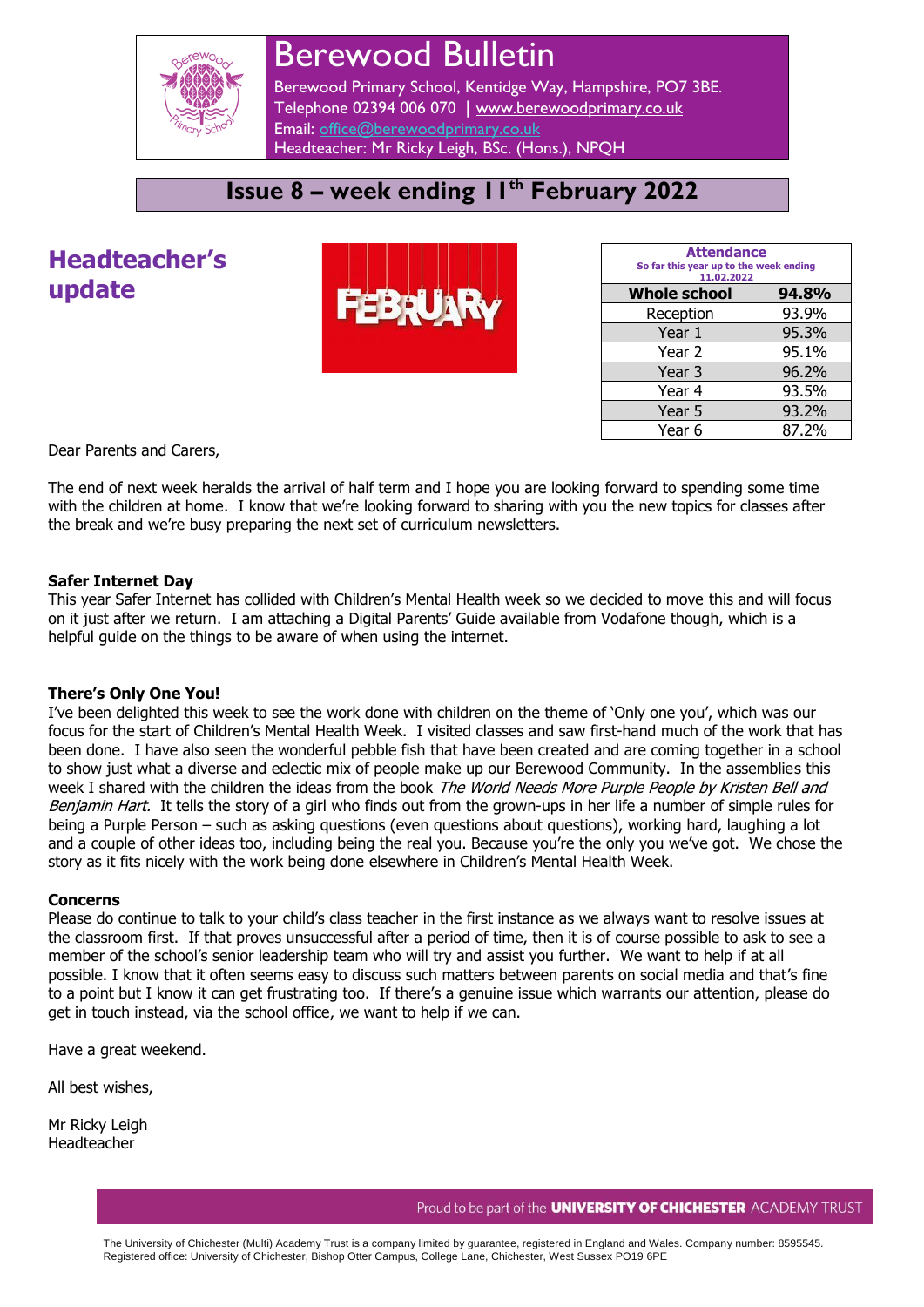| <b>MPORTANT</b>                       |                                                                            |  |  |  |
|---------------------------------------|----------------------------------------------------------------------------|--|--|--|
| 16 <sup>th</sup> February             | PTA Meeting, to be held online, 7.45 p.m. (see PTA update in the bulletin) |  |  |  |
| 2 <sup>nd</sup> March                 | Safer Internet Day at Berewood - email to follow next week                 |  |  |  |
| $21^{st}$ - 25 <sup>th</sup> February | Half term                                                                  |  |  |  |
| 28 <sup>th</sup> February             | Term restarts for all pupils                                               |  |  |  |
| 3 <sup>rd</sup> March                 | World Book Day - letter to follow                                          |  |  |  |
| 7 <sup>th</sup> March                 | Parents' consultations, Day 1 of $2$ – letter to follow                    |  |  |  |
| 9 <sup>th</sup> March                 | Parents' consultations, Day 2 of $2$ – letter to follow                    |  |  |  |
| $18th$ March                          | Red Nose Day - letter to follow                                            |  |  |  |

#### **Removal of plan B measures – what it means for face coverings at Berewood**

A quick reminder as many of you seem to be approaching classroom doors without masks. **We want to keep all colleagues in school so please help us to do this by following the simple guidelines below. Many thanks.**

To make things easy we have included a simple table of what to do at Berewood:

| <b>Situation</b>                                                                                                    | <b>School instruction</b>                                                                                                                                                               |
|---------------------------------------------------------------------------------------------------------------------|-----------------------------------------------------------------------------------------------------------------------------------------------------------------------------------------|
| Drop off and pick up, if outside of classrooms<br>and well away (over 2 metres / 6 foot) from the<br>classroom door | Do not congregate too close together<br>Wearing a face covering is still strongly<br>recommended for parents and carers                                                                 |
| Approaching the classroom door to speak to a<br>member of staff                                                     | Keep a safe distance if possible<br>Still need to wear a face covering* to approach<br>a member of staff on the door                                                                    |
| Visiting the school office or attending an<br>appointment in school                                                 | All visitors and staff <b>MUST</b> wear a face<br>covering* in all communal areas, when<br>travelling around the school site in corridors<br>and in the main lobby. (Trust requirement) |
| <b>Inflower</b><br>lanyard scheme®<br>required or strongly recommended at Berewood.                                 | *We understand that not all disabilities may be visible. We warmly welcome the<br>wearing of a sunflower or exemption lanyard at those times when a face covering is                    |

Many thanks for helping to keep us all safe. Please do get in touch if you have any questions.

| <b>PTA Update</b>        | $E$ ideas<br>dildren communication<br><b>PTA</b> school |  |
|--------------------------|---------------------------------------------------------|--|
| Dear Parents and Carers, |                                                         |  |

Our next meeting is due to take place Wednesday 16th February at 7.45 p.m. If you are free then we would love to see you there!

Please don't feel by joining us for the meeting you will end up with a list of jobs to do, that's not how it works. But having your support and input means we can, as a team, continue to support the school and put on some fun events for the children.

We are changing from Zoom to Teams this month. Please just press on the link below and this should connect you.

<https://teams.live.com/meet/9459426856648>

Also due to the very low number of completed Consent to Share Forms we will be extending the deadline to March 7th. Currently out of 333 members on the Facebook page we have only had 56 forms completed.

Please complete your form following the link below so that you can remain part of the Facebook group and continue to support the children and the school.